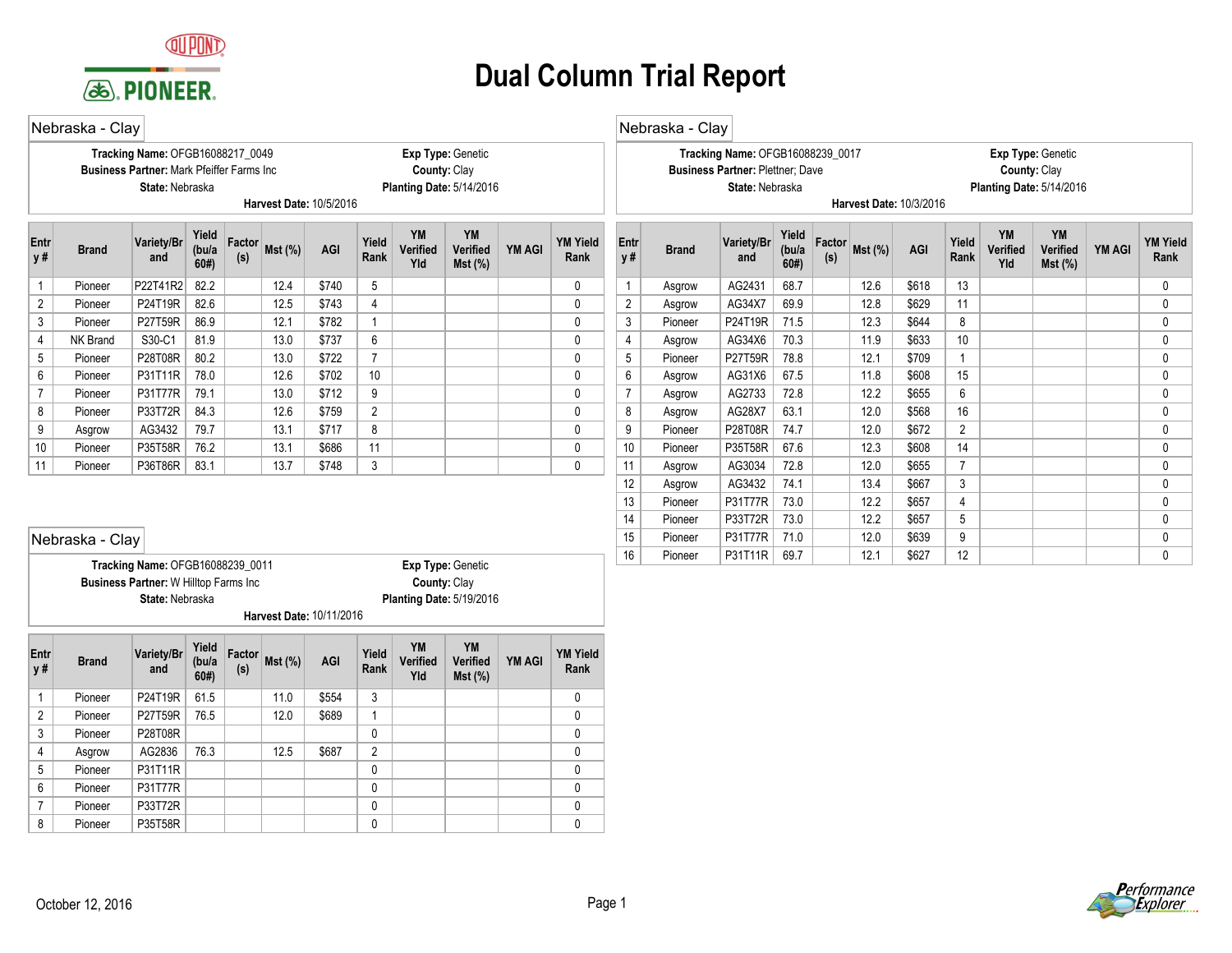|                                                                                                                                           | Nebraska - Clay                                                    |                                                                                                 |                        |               |        |                         |                |                                                 |                                 |               |                              |                   | Nebraska - Clay |                                                                                      |                       |               |           |                         |                |                                         |                                                      |               |                         |
|-------------------------------------------------------------------------------------------------------------------------------------------|--------------------------------------------------------------------|-------------------------------------------------------------------------------------------------|------------------------|---------------|--------|-------------------------|----------------|-------------------------------------------------|---------------------------------|---------------|------------------------------|-------------------|-----------------|--------------------------------------------------------------------------------------|-----------------------|---------------|-----------|-------------------------|----------------|-----------------------------------------|------------------------------------------------------|---------------|-------------------------|
|                                                                                                                                           |                                                                    | Tracking Name: OFGB16088239 0040<br><b>Business Partner: Kluver: Darrell</b><br>State: Nebraska |                        |               |        | Harvest Date: 10/3/2016 |                | County: Clay<br><b>Planting Date: 5/19/2016</b> | Exp Type: Genetic               |               |                              |                   |                 | Tracking Name: OFGB16088418_0131<br>Business Partner: Shaw; Brian<br>State: Nebraska |                       |               |           | Harvest Date: 9/30/2016 |                | County: Clay<br>Planting Date: 5/2/2016 | Exp Type: Genetic                                    |               |                         |
| Entr<br>y#                                                                                                                                | <b>Brand</b>                                                       | Variety/Br<br>and                                                                               | Yield<br>(bu/a)<br>60# | Factor<br>(s) | Mst(%) | AGI                     | Yield<br>Rank  | <b>YM</b><br>Verified<br>Yld                    | <b>YM</b><br>Verified<br>Mst(%) | YM AGI        | <b>YM Yield</b><br>Rank      | <b>Entr</b><br>y# | <b>Brand</b>    | Variety/Br<br>and                                                                    | Yield<br>(bu/a<br>60# | Factor<br>(s) | Mst(%)    | AGI                     | Yield<br>Rank  | <b>YM</b><br>Verified<br>Yld            | YM<br>Verified<br>Mst(%)                             | <b>YM AGI</b> | <b>YM Yield</b><br>Rank |
|                                                                                                                                           | Asgrow                                                             | AG2733                                                                                          | 88.1                   |               | 11.4   | \$793                   | $\mathbf{1}$   |                                                 |                                 |               | $\mathbf{0}$                 | $\mathbf{1}$      | Pioneer         | P33T72R                                                                              | 90.9                  |               | 13.3      | \$818                   | $\overline{1}$ |                                         |                                                      |               | $\mathbf 0$             |
| $\overline{2}$                                                                                                                            | Pioneer                                                            | P24T19R                                                                                         | 83.1                   |               | 11.7   | \$748                   | 6              |                                                 |                                 |               | $\mathbf{0}$                 |                   |                 |                                                                                      |                       |               |           |                         |                |                                         |                                                      |               |                         |
| 3                                                                                                                                         | Pioneer                                                            | P24T84X                                                                                         | 83.3                   |               | 11.8   | \$750                   | 5              |                                                 |                                 |               | 0                            |                   |                 |                                                                                      |                       |               |           |                         |                |                                         |                                                      |               |                         |
| $\overline{4}$                                                                                                                            | Pioneer                                                            | P27T59R                                                                                         | 87.7                   |               | 12.3   | \$789                   | $\overline{2}$ |                                                 |                                 |               | $\mathbf{0}$<br>0            |                   |                 |                                                                                      |                       |               |           |                         |                |                                         |                                                      |               |                         |
| $\mathfrak{Z}$<br>5<br>86.4<br>12.4<br>P28T08R<br>\$778<br>Pioneer<br>9<br>6<br>81.2<br>\$731<br>P28T71X<br>12.6<br>Pioneer               |                                                                    |                                                                                                 |                        |               |        |                         |                |                                                 |                                 |               |                              |                   | Nebraska - Clay |                                                                                      |                       |               |           |                         |                |                                         |                                                      |               |                         |
|                                                                                                                                           |                                                                    |                                                                                                 |                        |               |        |                         |                |                                                 |                                 |               |                              |                   |                 | Tracking Name: OFGB16088418_0141                                                     |                       |               |           |                         |                |                                         | Exp Type: Genetic                                    |               |                         |
| $\overline{7}$<br>84.2<br>P31T11R<br>12.5<br>\$758<br>$\overline{4}$<br>Pioneer<br>8<br>76.7<br>12.2<br>\$690<br>11<br>P31T52X<br>Pioneer |                                                                    |                                                                                                 |                        |               |        |                         |                |                                                 |                                 |               |                              |                   |                 | <b>Business Partner: Double A Farms</b>                                              |                       |               |           |                         |                | County: Clay                            |                                                      |               |                         |
| 9                                                                                                                                         | Pioneer                                                            | P31T77R                                                                                         | 79.7                   |               | 13.8   | \$717                   | 10             |                                                 |                                 |               | $\mathbf{0}$<br>$\mathbf{0}$ |                   |                 | State: Nebraska                                                                      |                       |               |           |                         |                |                                         | <b>Planting Date: 5/10/2016</b>                      |               |                         |
| 10                                                                                                                                        | Pioneer                                                            | P33T19X                                                                                         | 76.0                   |               | 13.4   | \$684                   | 12             |                                                 |                                 |               | 0                            |                   |                 |                                                                                      |                       |               |           | Harvest Date: 10/3/2016 |                |                                         |                                                      |               |                         |
| 11                                                                                                                                        | Pioneer                                                            | P33T72R                                                                                         | 82.7                   |               | 12.8   | \$744                   | $\overline{7}$ |                                                 |                                 |               | $\mathbf{0}$                 |                   |                 |                                                                                      |                       |               |           |                         |                |                                         |                                                      |               |                         |
| 12                                                                                                                                        | Pioneer                                                            | P35T58R                                                                                         | 82.4                   |               | 13.3   | \$742                   | 8              |                                                 |                                 |               | $\mathbf{0}$                 | <b>Entr</b>       | <b>Brand</b>    | Variety/Br                                                                           | Yield<br>(bu/a)       | Factor        | $Mst$ (%) | AGI                     | Yield          | <b>YM</b><br>Verified                   | YM<br>Verified                                       | <b>YM AGI</b> | <b>YM Yield</b>         |
| 13                                                                                                                                        | Pioneer                                                            | P35T75X                                                                                         | 70.9                   |               | 13.2   | \$638                   | 13             |                                                 |                                 |               | $\mathbf{0}$                 | y#                |                 | and                                                                                  | 60#                   | (s)           |           |                         | Rank           | Yld                                     | Mst(%)                                               |               | Rank                    |
|                                                                                                                                           |                                                                    |                                                                                                 |                        |               |        |                         |                |                                                 |                                 |               |                              | $\mathbf{1}$      | Pioneer         | P31T11R                                                                              | 71.9                  |               | 11.1      | \$647                   | $\overline{1}$ |                                         |                                                      |               | $\mathbf 0$             |
|                                                                                                                                           | Nebraska - Clay                                                    | Tracking Name: OFGB16088418_0120                                                                |                        |               |        |                         |                |                                                 | Exp Type: Genetic               |               |                              |                   | Nebraska - Clay |                                                                                      |                       |               |           |                         |                |                                         |                                                      |               |                         |
|                                                                                                                                           |                                                                    | <b>Business Partner: Corman: Dustin</b><br>State: Nebraska                                      |                        |               |        | Harvest Date: 9/28/2016 |                | County: Clay<br><b>Planting Date: 4/26/2016</b> |                                 |               |                              |                   |                 | Tracking Name: OFGB16088418 0145<br>Business Partner: Olson: Dean<br>State: Nebraska |                       |               |           | Harvest Date: 10/2/2016 |                | County: Clay                            | Exp Type: Genetic<br><b>Planting Date: 5/14/2016</b> |               |                         |
| Entr<br>y#                                                                                                                                | <b>Brand</b>                                                       | Variety/Br<br>and                                                                               | Yield<br>(bu/a)<br>60# | Factor<br>(s) | Mst(%) | AGI                     | Yield<br>Rank  | <b>YM</b><br>Verified<br>Yld                    | YM<br>Verified<br>Mst (%)       | <b>YM AGI</b> | <b>YM Yield</b><br>Rank      | <b>Entr</b><br>V# | <b>Brand</b>    | Variety/Br<br>and                                                                    | Yield<br>(bu/a)       | Factor<br>(s) | Mst(%)    | AGI                     | Yield<br>Rank  | <b>YM</b><br>Verified                   | YM<br><b>Verified</b>                                | <b>YM AGI</b> | <b>YM Yield</b><br>Rank |
|                                                                                                                                           | 98.8<br>11.0<br>\$889<br>$\overline{1}$<br>0<br>P31T11R<br>Pioneer |                                                                                                 |                        |               |        |                         |                |                                                 |                                 |               |                              |                   |                 |                                                                                      | 60#                   |               |           |                         |                | Yld                                     | $Mst$ (%)                                            |               |                         |

Е



1 Pioneer P33T72R 78.4 11.0 \$706 1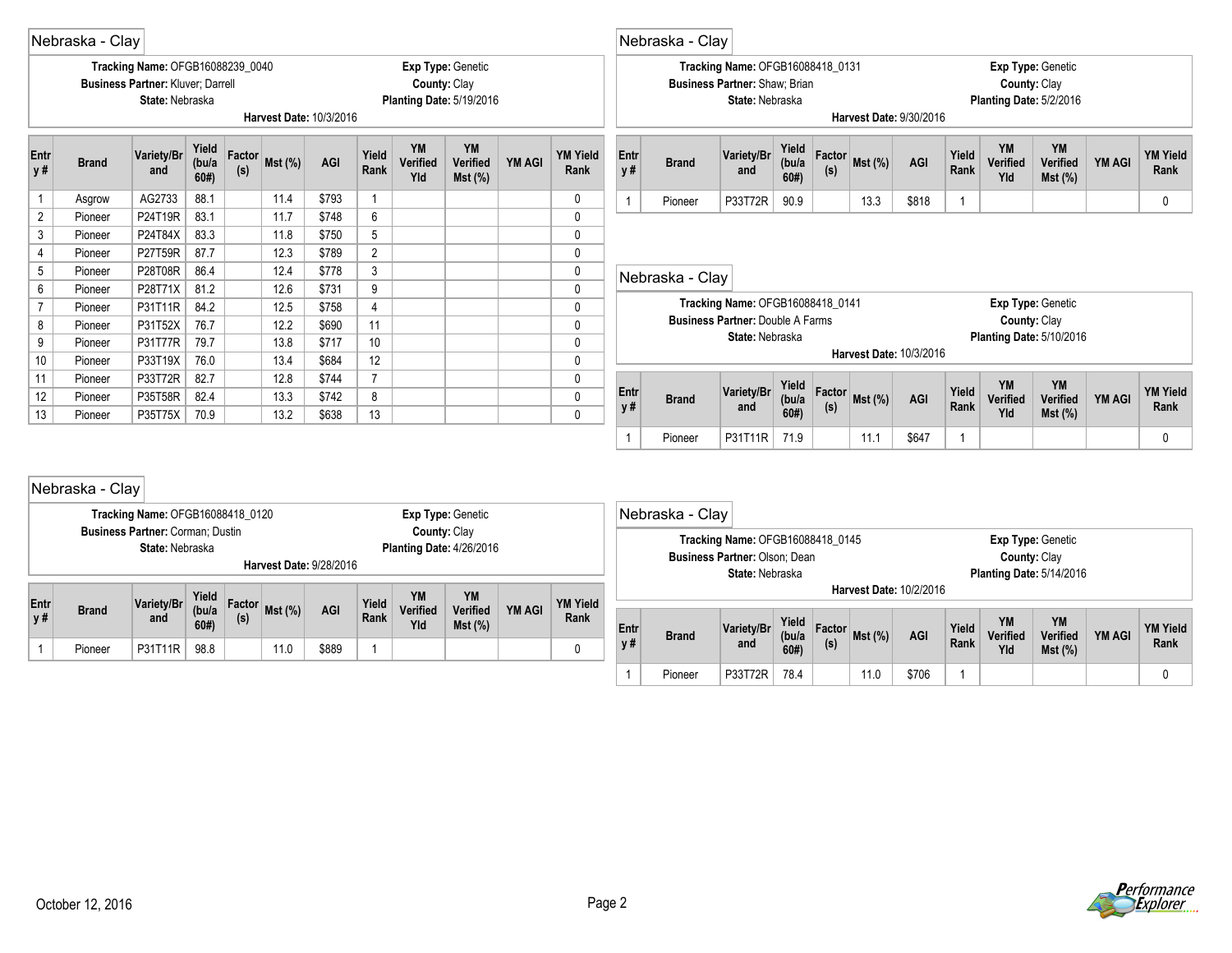|                    | Nebraska - Clay                                                                                                                                                                                                                                                                             |                                                                                              |              |               |                         |       |               |                 |                                                              |               |                         |                   | Nebraska - Clay |                                                                                                          |                       |     |                |                         |                |                       |                                                             |               |                         |
|--------------------|---------------------------------------------------------------------------------------------------------------------------------------------------------------------------------------------------------------------------------------------------------------------------------------------|----------------------------------------------------------------------------------------------|--------------|---------------|-------------------------|-------|---------------|-----------------|--------------------------------------------------------------|---------------|-------------------------|-------------------|-----------------|----------------------------------------------------------------------------------------------------------|-----------------------|-----|----------------|-------------------------|----------------|-----------------------|-------------------------------------------------------------|---------------|-------------------------|
|                    |                                                                                                                                                                                                                                                                                             | Tracking Name: OFGB16088418_0148<br><b>Business Partner: Harmon: Mike</b><br>State: Nebraska |              |               | Harvest Date: 10/3/2016 |       |               |                 | Exp Type: Genetic<br>County: Clay<br>Planting Date: 5/5/2016 |               |                         |                   |                 | <b>Tracking Name: OFGB16088428_0004</b><br><b>Business Partner: Preissler: Thomas</b><br>State: Nebraska |                       |     |                | Harvest Date: 10/5/2016 |                | County: Clay          | <b>Exp Type: Genetic</b><br><b>Planting Date: 5/21/2016</b> |               |                         |
| Entr<br>y #        | <b>YM</b><br><b>YM</b><br>Yield<br>Variety/Br<br>Factor<br><b>YM Yield</b><br>Yield<br>(bu/a<br>$Mst$ (%)<br>AGI<br><b>YM AGI</b><br>Verified<br>Verified<br><b>Brand</b><br>Rank<br>(s)<br>and<br>60#<br>Yld<br>$Mst$ (%)<br>90.1<br>\$811<br>P33T72R<br>11.2<br>Pioneer<br>$\overline{1}$ |                                                                                              |              |               |                         |       |               |                 |                                                              |               |                         | <b>Entr</b><br>y# | <b>Brand</b>    | Variety/Br<br>and                                                                                        | Yield<br>(bu/a<br>60# | (s) | Factor Mst (%) | AGI                     | Yield<br>Rank  | YM<br>Verified<br>Yld | YM<br>Verified<br>$Mst$ (%)                                 | <b>YM AGI</b> | <b>YM Yield</b><br>Rank |
|                    |                                                                                                                                                                                                                                                                                             |                                                                                              |              |               |                         |       |               |                 |                                                              |               |                         |                   | Pioneer         | P27T91P<br>R                                                                                             | 78.6                  |     | 12.9           | \$747                   | 3              |                       |                                                             |               | 0                       |
| 2                  | 90.1<br>2<br>P33T72R<br>9.0<br>\$811<br>Pioneer                                                                                                                                                                                                                                             |                                                                                              |              |               |                         |       |               |                 |                                                              |               |                         | $\overline{2}$    | Pioneer         | P29T40P<br>R                                                                                             | 78.2                  |     | 12.7           | \$743                   | 4              |                       |                                                             |               | 0                       |
|                    |                                                                                                                                                                                                                                                                                             |                                                                                              |              |               |                         |       |               |                 |                                                              |               |                         | 3                 | Pioneer         | P31T96P<br>R                                                                                             | 73.3                  |     | 12.9           | \$696                   | 6              |                       |                                                             |               | 0                       |
|                    | Nebraska - Clay                                                                                                                                                                                                                                                                             |                                                                                              |              |               |                         |       |               |                 |                                                              |               |                         | $\overline{4}$    | Pioneer         | P32T64P<br>R                                                                                             | 74.8                  |     | 12.5           | \$711                   | 5              |                       |                                                             |               | $\mathbf{0}$            |
|                    |                                                                                                                                                                                                                                                                                             | Tracking Name: OFGB16088418_0150<br>Business Partner: Pavelka; Jim<br>State: Nebraska        |              |               |                         |       |               |                 | Exp Type: Genetic<br>County: Clay                            |               |                         | 5                 | Pioneer         | P33T34P<br>R                                                                                             | 72.0                  |     | 12.8           | \$684                   |                |                       |                                                             |               | 0                       |
|                    |                                                                                                                                                                                                                                                                                             |                                                                                              |              |               | Harvest Date: 10/1/2016 |       |               |                 | Planting Date: 5/1/2016                                      |               |                         | 6                 | Pioneer         | P34T90P<br>R                                                                                             | 66.6                  |     | 13.1           | \$633                   | 8              |                       |                                                             |               | 0                       |
|                    |                                                                                                                                                                                                                                                                                             |                                                                                              | Yield        |               |                         |       |               | YM              | YM                                                           |               |                         | $\overline{7}$    | NK Brand        | S24-K2                                                                                                   | 79.7                  |     | 12.7           | \$717                   | $\overline{ }$ |                       |                                                             |               | 0                       |
| <b>Entr</b><br>y # | <b>Brand</b>                                                                                                                                                                                                                                                                                | Variety/Br<br>and                                                                            | (bu/a<br>60# | Factor<br>(s) | $Mst$ (%)               | AGI   | Yield<br>Rank | Verified<br>Yld | Verified<br>$Mst$ (%)                                        | <b>YM AGI</b> | <b>YM Yield</b><br>Rank | 8                 | NK Brand        | S24-K2                                                                                                   | 79.7                  |     | 12.8           | \$717                   | $\overline{2}$ |                       |                                                             |               | 0                       |
|                    | Pioneer                                                                                                                                                                                                                                                                                     | P28T08R                                                                                      | 89.1         |               | 12.4                    | \$802 |               |                 |                                                              |               | 0                       |                   |                 |                                                                                                          |                       |     |                |                         |                |                       |                                                             |               |                         |

|                |              | Tracking Name: OFGB16088428_0016<br><b>Business Partner: Hinrichs: Ron</b><br>State: Nebraska |                       |               |         | <b>Harvest Date: 10/8/2016</b> |                | County: Clay<br>Planting Date: 5/7/2016 | Exp Type: Genetic                  |               |                         |
|----------------|--------------|-----------------------------------------------------------------------------------------------|-----------------------|---------------|---------|--------------------------------|----------------|-----------------------------------------|------------------------------------|---------------|-------------------------|
| Entr<br>y#     | <b>Brand</b> | Variety/Br<br>and                                                                             | Yield<br>(bu/a<br>60# | Factor<br>(s) | Mst (%) | <b>AGI</b>                     | Yield<br>Rank  | <b>YM</b><br>Verified<br>Yld            | YM<br><b>Verified</b><br>$Mst$ (%) | <b>YM AGI</b> | <b>YM Yield</b><br>Rank |
| 1              | Pioneer      | P27T91P<br>R                                                                                  | 88.4                  |               | 12.3    | \$840                          | 1              |                                         |                                    |               | $\mathbf 0$             |
| $\overline{2}$ | Pioneer      | P29T40P<br>R                                                                                  | 80.9                  |               | 11.7    | \$769                          | 4              |                                         |                                    |               | 0                       |
| 3              | Pioneer      | P31T96P<br>R                                                                                  | 86.3                  |               | 11.6    | \$820                          | $\overline{2}$ |                                         |                                    |               | 0                       |
| 4              | Pioneer      | P32T64P<br>R                                                                                  | 82.4                  |               | 11.8    | \$783                          | 3              |                                         |                                    |               | $\mathbf{0}$            |
| 5              | Pioneer      | P33T34P<br>R                                                                                  | 75.4                  |               | 12.8    | \$716                          | 5              |                                         |                                    |               | $\mathbf{0}$            |
| 6              | Pioneer      | P34T90P<br>R                                                                                  | 73.6                  |               | 12.5    | \$699                          | 6              |                                         |                                    |               | 0                       |

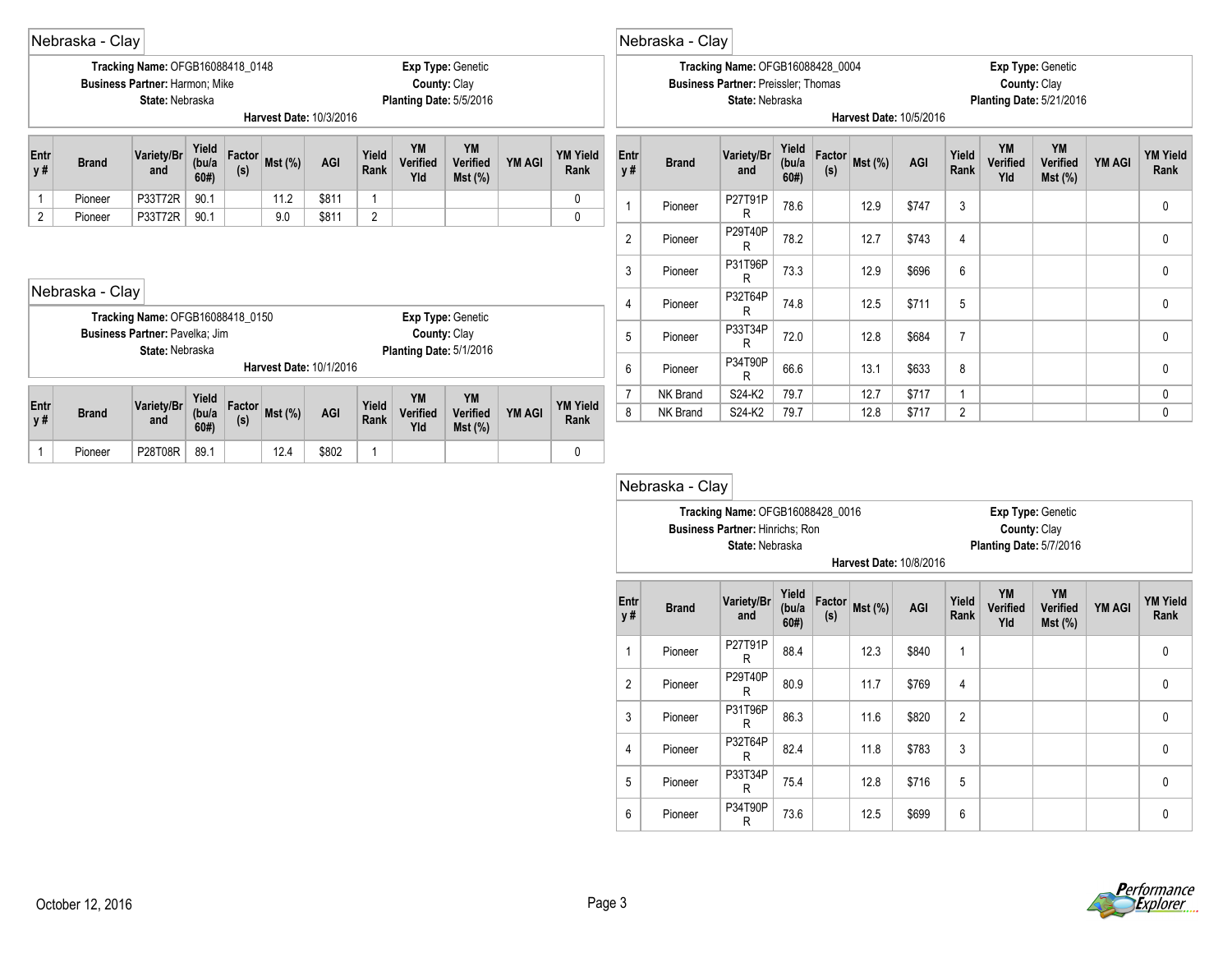|                | Nebraska - Clay                                                    |                                                                                                          |                       |               |         |                         |                |                                                 |                          |               |                         |                   | Nebraska - Clay     |                                                                                                |                        |               |                         |                |                |                              |                                                      |        |                              |
|----------------|--------------------------------------------------------------------|----------------------------------------------------------------------------------------------------------|-----------------------|---------------|---------|-------------------------|----------------|-------------------------------------------------|--------------------------|---------------|-------------------------|-------------------|---------------------|------------------------------------------------------------------------------------------------|------------------------|---------------|-------------------------|----------------|----------------|------------------------------|------------------------------------------------------|--------|------------------------------|
|                |                                                                    | Tracking Name: OFGB16088611_0004<br><b>Business Partner: Mark Pfeiffer Farms Inc.</b><br>State: Nebraska |                       |               |         | Harvest Date: 9/28/2016 |                | County: Clay<br><b>Planting Date: 5/13/2016</b> | Exp Type: Genetic        |               |                         |                   |                     | Tracking Name: OFGB16093997_0001<br><b>Business Partner: Plettner: Dave</b><br>State: Nebraska |                        |               | Harvest Date: 10/1/2016 |                |                | County: Clay                 | Exp Type: Genetic<br><b>Planting Date: 5/22/2016</b> |        |                              |
| Entr<br>y#     | <b>Brand</b>                                                       | Variety/Br<br>and                                                                                        | Yield<br>(bu/a<br>60# | Factor<br>(s) | Mst (%) | AGI                     | Yield<br>Rank  | YM<br>Verified<br>Yld                           | YM<br>Verified<br>Mst(%) | <b>YM AGI</b> | <b>YM Yield</b><br>Rank | Entr<br>y#        | <b>Brand</b>        | Variety/Br<br>and                                                                              | Yield<br>(bu/a<br>60#  | Factor<br>(s) | Mst (%)                 | AGI            | Yield<br>Rank  | <b>YM</b><br>Verified<br>Yld | YM<br>Verified<br>Mst(%)                             | YM AGI | <b>YM Yield</b><br>Rank      |
| $\mathbf{1}$   | Pioneer                                                            | P27T91P                                                                                                  | 82.5                  |               | 11.2    | \$784                   | $\overline{2}$ |                                                 |                          |               | $\mathbf{0}$            | $\mathbf{1}$      | Pioneer             | P28T08R                                                                                        | 71.0                   |               | 12.6                    | \$639          | $\overline{1}$ |                              |                                                      |        | $\mathbf{0}$                 |
|                |                                                                    | R                                                                                                        |                       |               |         |                         |                |                                                 |                          |               |                         | $\overline{2}$    | Agventure           | 27B3RR                                                                                         | 66.3                   |               | 11.7                    | \$597          | 3              |                              |                                                      |        | 0                            |
| 2              | Pioneer                                                            | P29T40P<br>R                                                                                             | 83.5                  |               | 11.9    | \$793                   | $\mathbf{1}$   |                                                 |                          |               | $\mathbf{0}$            | $\mathbf{3}$      | Pioneer             | P27T59R                                                                                        | 70.0                   |               | 11.8                    | \$630          | $\overline{2}$ |                              |                                                      |        | $\mathbf{0}$                 |
| 3              | P31T96P<br>74.9<br>\$712<br>$\overline{4}$<br>12.3<br>Pioneer<br>R |                                                                                                          |                       |               |         |                         |                |                                                 |                          |               |                         |                   |                     |                                                                                                |                        |               |                         |                |                |                              |                                                      |        |                              |
| 4              | P32T64P<br>75.9<br>\$721<br>3<br>11.7<br>Pioneer<br>R              |                                                                                                          |                       |               |         |                         |                |                                                 |                          |               |                         |                   | Nebraska - Fillmore |                                                                                                |                        |               |                         |                |                |                              |                                                      |        |                              |
| 5              | P33T34P<br>5<br>70.1<br>12.2<br>\$666<br>Pioneer<br>R              |                                                                                                          |                       |               |         |                         |                |                                                 |                          |               |                         |                   |                     | Tracking Name: OFGB16088239_0010<br><b>Business Partner: Pribyl Brothers</b>                   |                        |               |                         |                |                |                              | Exp Type: Genetic<br><b>County: Fillmore</b>         |        |                              |
| 6              | Pioneer                                                            | P34T90P<br>R                                                                                             | 70.0                  |               | 13.8    | \$665                   | 6              |                                                 |                          |               | 0                       |                   |                     | State: Nebraska                                                                                |                        |               | Harvest Date: 10/3/2016 |                |                |                              | <b>Planting Date: 5/20/2016</b>                      |        |                              |
|                | Nebraska - Clay                                                    |                                                                                                          |                       |               |         |                         |                |                                                 |                          |               |                         | Entr<br><b>y#</b> | <b>Brand</b>        | Variety/Br<br>and                                                                              | Yield<br>(bu/a)<br>60# | Factor<br>(s) | <b>Mst (%)</b>          | AGI            | Yield<br>Rank  | YM<br>Verified<br>Yld        | YM<br>Verified<br>Mst(%)                             | YM AGI | <b>YM Yield</b><br>Rank      |
|                |                                                                    | Tracking Name: OFGB16089093 0001                                                                         |                       |               |         |                         |                |                                                 | Exp Type: Genetic        |               |                         | $\mathbf{1}$      | Pioneer             | P24T19R                                                                                        | 86.2                   |               | 10.8                    | \$776          | $\overline{2}$ |                              |                                                      |        | 0                            |
|                |                                                                    | Business Partner: Hamburger; Dave                                                                        |                       |               |         |                         |                | County: Clay                                    |                          |               |                         | $\overline{2}$    | Pioneer             | P27T59R                                                                                        | 87.0                   |               | 10.7                    | \$783          | $\overline{1}$ |                              |                                                      |        | $\Omega$                     |
|                |                                                                    | State: Nebraska                                                                                          |                       |               |         |                         |                | <b>Planting Date: 5/14/2016</b>                 |                          |               |                         | $\sqrt{3}$        | Pioneer             | P28T08R                                                                                        | 84.8                   |               | 11.0                    | \$763          | $\mathbf{3}$   |                              |                                                      |        | $\Omega$                     |
|                |                                                                    |                                                                                                          |                       |               |         | Harvest Date: 9/28/2016 |                |                                                 |                          |               |                         | $\overline{4}$    | Pioneer             | P31T11R                                                                                        | 82.0                   |               | 10.8                    | \$738          | 5              |                              |                                                      |        | $\mathbf{0}$                 |
|                |                                                                    |                                                                                                          |                       |               |         |                         |                |                                                 |                          |               |                         | 5<br>6            | Pioneer             | P31T77R                                                                                        | 79.9<br>76.6           |               | 11.1                    | \$719<br>\$689 | $\overline{7}$ |                              |                                                      |        | $\mathbf{0}$                 |
| Entr           | <b>Brand</b>                                                       | Variety/Br                                                                                               | Yield<br>(bu/a)       | Factor        | Mst(%)  | AGI                     | Yield          | <b>YM</b><br>Verified                           | YM<br>Verified           | <b>YM AGI</b> | <b>YM Yield</b>         | $\overline{7}$    | Asgrow<br>Pioneer   | AG3231<br>P33T72R                                                                              | 80.8                   |               | 11.4<br>11.4            | \$727          | 8<br>6         |                              |                                                      |        | $\mathbf{0}$<br>$\mathbf{0}$ |
| y#             |                                                                    | and                                                                                                      | 60#                   | (s)           |         |                         | Rank           | Yld                                             | $Mst$ (%)                |               | Rank                    | 8                 | Pioneer             | P35T58R                                                                                        | 83.4                   |               | 11.9                    | \$751          | 4              |                              |                                                      |        | $\mathbf{0}$                 |
| $\mathbf{1}$   | Pioneer                                                            | P29T50                                                                                                   | 63.7                  |               | 11.0    | \$573                   | $\mathbf{1}$   |                                                 |                          |               | $\mathbf 0$             |                   |                     |                                                                                                |                        |               |                         |                |                |                              |                                                      |        |                              |
| $\overline{2}$ | Pioneer                                                            | 93Y41                                                                                                    | 61.4                  |               | 11.6    | \$553                   | $\overline{2}$ |                                                 |                          |               | $\Omega$                |                   |                     |                                                                                                |                        |               |                         |                |                |                              |                                                      |        |                              |
| 3              | Pioneer                                                            | P25T01S<br><b>TM</b>                                                                                     | 52.1                  |               | 11.6    | \$469                   | 3              |                                                 |                          |               | $\Omega$                |                   |                     |                                                                                                |                        |               |                         |                |                |                              |                                                      |        |                              |

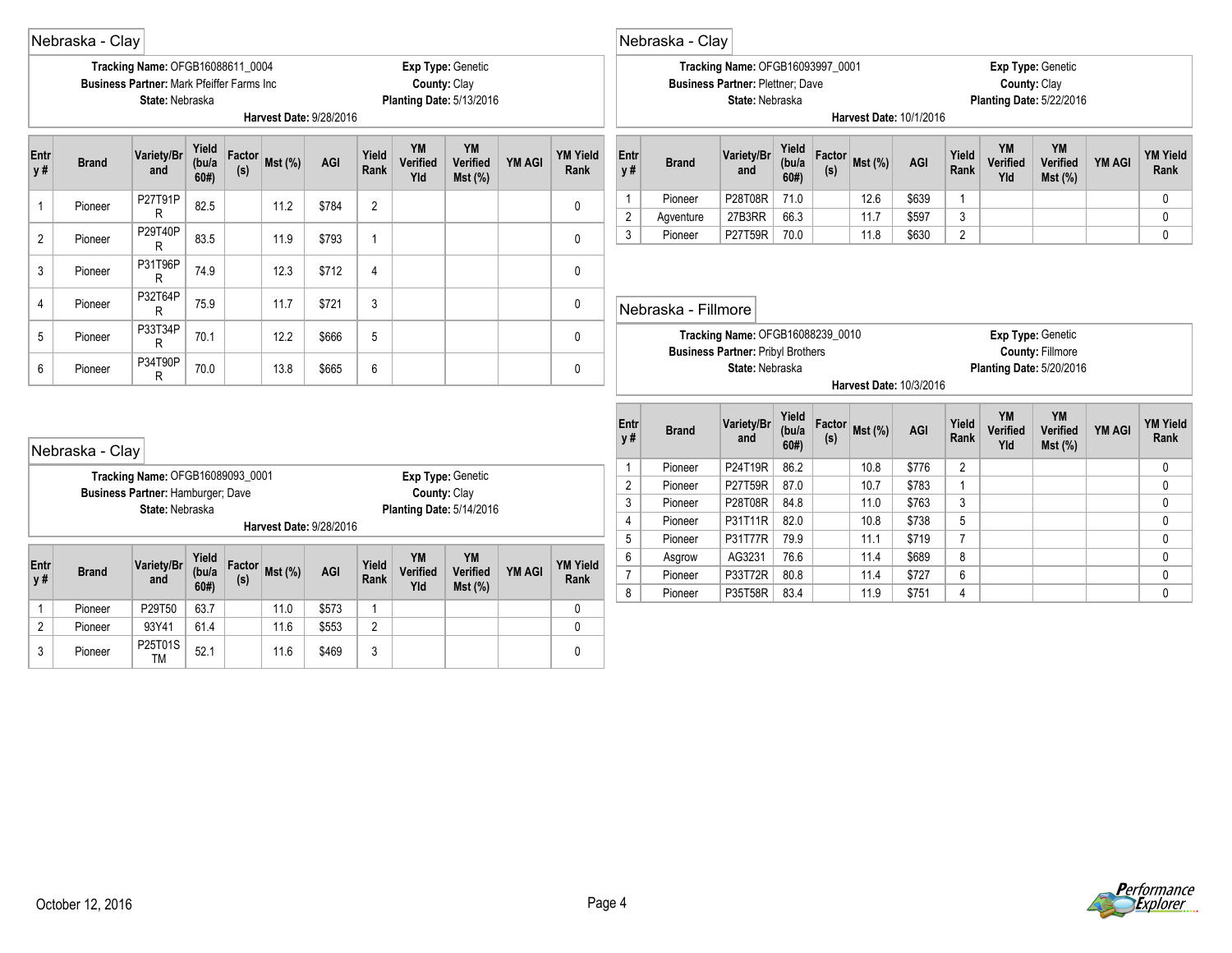|                | Nebraska - Fillmore |                                                                                     |                       |               |           |                         |                |                              |                                                                         |               |                         |                               | Nebraska - Fillmore     |                                                                                                     |                        |               |                |                         |                |                                 |                                              |        |                         |
|----------------|---------------------|-------------------------------------------------------------------------------------|-----------------------|---------------|-----------|-------------------------|----------------|------------------------------|-------------------------------------------------------------------------|---------------|-------------------------|-------------------------------|-------------------------|-----------------------------------------------------------------------------------------------------|------------------------|---------------|----------------|-------------------------|----------------|---------------------------------|----------------------------------------------|--------|-------------------------|
|                |                     | Tracking Name: OFGB16088239_0021<br>Business Partner: Heath; Ben<br>State: Nebraska |                       |               |           | Harvest Date: 9/20/2016 |                |                              | Exp Type: Genetic<br><b>County: Fillmore</b><br>Planting Date: 5/5/2016 |               |                         |                               |                         | Tracking Name: OFGB16088418 0121<br><b>Business Partner: Withheld by Request</b><br>State: Nebraska |                        |               |                | Harvest Date: 9/28/2016 |                | Planting Date: 5/5/2016         | Exp Type: Genetic<br><b>County: Fillmore</b> |        |                         |
| Entr<br>y #    | <b>Brand</b>        | Variety/Br<br>and                                                                   | Yield<br>(bu/a<br>60# | Factor<br>(s) | Mst (%)   | AGI                     | Yield<br>Rank  | <b>YM</b><br>Verified<br>Yld | YM<br>Verified<br>Mst(%)                                                | <b>YM AGI</b> | <b>YM Yield</b><br>Rank | Entr<br>y#                    | <b>Brand</b>            | Variety/Br<br>and                                                                                   | Yield<br>(bu/a)<br>60# | Factor<br>(s) | Mst(%)         | AGI                     | Yield<br>Rank  | YM<br>Verified<br>Yld           | YM<br>Verified<br>$Mst$ (%)                  | YM AGI | <b>YM Yield</b><br>Rank |
| $\mathbf{1}$   | <b>NK Brand</b>     | S28-A2                                                                              | 77.7                  |               | 12.0      | \$699                   | 5              |                              |                                                                         |               | $\mathbf 0$             | $\overline{1}$                | Pioneer                 | P28T08R                                                                                             | 83.8                   |               | 11.2           | \$754                   | $\mathbf{1}$   |                                 |                                              |        | $\mathbf{0}$            |
| $\overline{2}$ | Pioneer             | P24T19R                                                                             | 89.2                  |               | 12.4      | \$803                   | $\overline{4}$ |                              |                                                                         |               | $\mathbf 0$             |                               |                         |                                                                                                     |                        |               |                |                         |                |                                 |                                              |        |                         |
| 3              | Pioneer             | P27T59R                                                                             | 97.7                  |               | 13.8      | \$879                   | $\mathbf{1}$   |                              |                                                                         |               | $\mathbf 0$             |                               |                         |                                                                                                     |                        |               |                |                         |                |                                 |                                              |        |                         |
| 4              | Pioneer             | P28T08R                                                                             | 95.1                  |               | 15.1      | \$856                   | $\overline{2}$ |                              |                                                                         |               | $\mathbf 0$             |                               |                         |                                                                                                     |                        |               |                |                         |                |                                 |                                              |        |                         |
| 5              | NK Brand            | S30-C1                                                                              | 89.3                  |               | 13.1      | \$804                   | 3              |                              |                                                                         |               | $\mathbf 0$             |                               | Nebraska - Fillmore     |                                                                                                     |                        |               |                |                         |                |                                 |                                              |        |                         |
|                | Nebraska - Fillmore | Tracking Name: OFGB16088239 0028                                                    |                       |               |           |                         |                |                              | <b>Exp Type: Genetic</b>                                                |               |                         |                               |                         | Tracking Name: OFGB16088418_0129<br><b>Business Partner: Withheld by Request</b><br>State: Nebraska |                        |               |                | Harvest Date: 9/29/2016 |                | Planting Date: 5/3/2016         | Exp Type: Genetic<br><b>County: Fillmore</b> |        |                         |
|                |                     | Business Partner: Kleinschmidt; Russ<br>State: Nebraska                             |                       |               |           | Harvest Date: 9/27/2016 |                |                              | <b>County: Fillmore</b><br>Planting Date: 5/7/2016                      |               |                         | Entr<br>y#                    | <b>Brand</b>            | Variety/Br<br>and                                                                                   | Yield<br>(bu/a)<br>60# | (s)           | Factor Mst (%) | AGI                     | Yield<br>Rank  | YM<br>Verified<br>Yld           | YM<br>Verified<br>Mst (%)                    | YM AGI | <b>YM Yield</b><br>Rank |
| Entr<br>y #    | <b>Brand</b>        | Variety/Br<br>and                                                                   | Yield<br>(bu/a<br>60# | Factor<br>(s) | $Mst$ (%) | AGI                     | Yield<br>Rank  | YM<br>Verified<br>Yld        | YM<br>Verified<br>$Mst$ (%)                                             | <b>YM AGI</b> | <b>YM Yield</b><br>Rank | $\mathbf{1}$                  | Pioneer                 | P27T91P<br>R                                                                                        | 90.2                   |               | 13.3           | \$857                   | $\overline{1}$ |                                 |                                              |        | 0                       |
| $\mathbf{1}$   | Pioneer             | P24T19R                                                                             | 83.7                  |               | 10.4      | \$753                   | $\overline{2}$ |                              |                                                                         |               | 0                       |                               |                         |                                                                                                     |                        |               |                |                         |                |                                 |                                              |        |                         |
| $\overline{2}$ | Pioneer             | P27T59R                                                                             | 84.1                  |               | 10.4      | \$757                   | $\mathbf{1}$   |                              |                                                                         |               | $\pmb{0}$               |                               | Nebraska - Fillmore     |                                                                                                     |                        |               |                |                         |                |                                 |                                              |        |                         |
| $\mathfrak{Z}$ | Asgrow              | AG2733                                                                              | 75.3                  |               | 10.5      | \$678                   | 8              |                              |                                                                         |               | $\mathbf 0$             |                               |                         |                                                                                                     |                        |               |                |                         |                |                                 |                                              |        |                         |
| 4              | Pioneer             | P28T08R                                                                             | 82.1                  |               | 11.1      | \$739                   | $\overline{4}$ |                              |                                                                         |               | $\mathbf{0}$            |                               |                         | Tracking Name: OFGB16088418_0133<br>Business Partner: O'Brien: Alex                                 |                        |               |                |                         |                |                                 | Exp Type: Genetic<br><b>County: Fillmore</b> |        |                         |
| 5              | Pioneer             | P31T11R                                                                             | 81.7                  |               | 11.1      | \$735                   | 5              |                              |                                                                         |               | $\mathbf 0$             |                               |                         | State: Nebraska                                                                                     |                        |               |                |                         |                | <b>Planting Date: 4/29/2016</b> |                                              |        |                         |
| 6              | Pioneer             | P31T77R                                                                             | 81.3                  |               | 11.2      | \$732                   | 6              |                              |                                                                         |               | $\mathbf 0$             |                               |                         |                                                                                                     |                        |               |                | Harvest Date: 9/30/2016 |                |                                 |                                              |        |                         |
|                | Pioneer             | P33T72R                                                                             | 83.5                  |               | 11.0      | \$752                   | 3              |                              |                                                                         |               | $\mathbf 0$             |                               |                         |                                                                                                     |                        |               |                |                         |                |                                 |                                              |        |                         |
| 8              | Pioneer             | P35T58R                                                                             | 79.7                  |               | 12.2      | \$717                   | $\overline{7}$ |                              |                                                                         |               | $\mathbf{0}$            | Entr<br>y #<br>$\overline{1}$ | <b>Brand</b><br>Pioneer | Variety/Br<br>and                                                                                   | Yield<br>(bu/a)<br>60# | (s)           | Factor Mst (%) | AGI                     | Yield<br>Rank  | YM<br>Verified<br>Yld           | YM<br>Verified<br>Mst (%)                    | YM AGI | <b>YM Yield</b><br>Rank |
|                |                     |                                                                                     |                       |               |           |                         |                |                              |                                                                         |               |                         |                               |                         | P33T72R                                                                                             | 98.7                   |               | 12.1           | \$888                   | 1              |                                 |                                              |        | $\Omega$                |

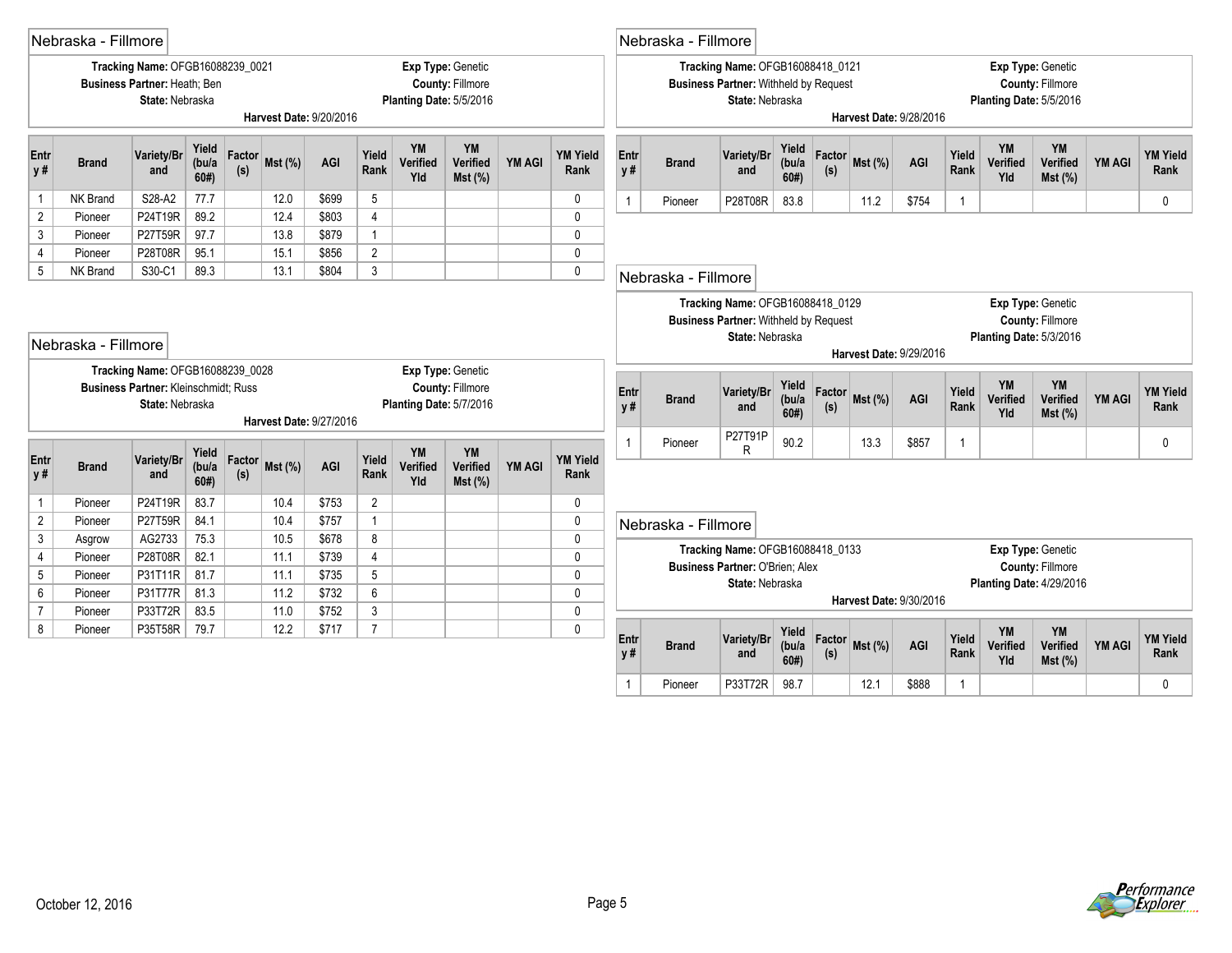|              | Nebraska - Fillmore                                                                                                                                                                                                      |                                                                                               |                       |               |        |                         |                |                              |                                                                                 |               |                         |                | Nebraska - Fillmore |                                                                                                 |                        |               |                         |       |                |                                 |                                              |               |                         |
|--------------|--------------------------------------------------------------------------------------------------------------------------------------------------------------------------------------------------------------------------|-----------------------------------------------------------------------------------------------|-----------------------|---------------|--------|-------------------------|----------------|------------------------------|---------------------------------------------------------------------------------|---------------|-------------------------|----------------|---------------------|-------------------------------------------------------------------------------------------------|------------------------|---------------|-------------------------|-------|----------------|---------------------------------|----------------------------------------------|---------------|-------------------------|
|              |                                                                                                                                                                                                                          | Tracking Name: OFGB16088418_0135<br><b>Business Partner: Reinsch Farms</b><br>State: Nebraska |                       |               |        | Harvest Date: 10/2/2016 |                |                              | Exp Type: Genetic<br><b>County: Fillmore</b><br><b>Planting Date: 5/13/2016</b> |               |                         |                |                     | Tracking Name: OFGB16088418_0143<br><b>Business Partner: Anderson: Steve</b><br>State: Nebraska |                        |               | Harvest Date: 9/29/2016 |       |                | Planting Date: 5/4/2016         | Exp Type: Genetic<br><b>County: Fillmore</b> |               |                         |
| Entr<br>y #  | <b>Brand</b>                                                                                                                                                                                                             | Variety/Br<br>and                                                                             | Yield<br>(bu/a<br>60# | Factor<br>(s) | Mst(%) | AGI                     | Yield<br>Rank  | <b>YM</b><br>Verified<br>Yld | <b>YM</b><br>Verified<br>Mst (%)                                                | <b>YM AGI</b> | <b>YM Yield</b><br>Rank | Entr<br>y#     | <b>Brand</b>        | Variety/Br<br>and                                                                               | Yield<br>(bu/a)<br>60# | Factor<br>(s) | Mst (%)                 | AGI   | Yield<br>Rank  | <b>YM</b><br>Verified<br>Yld    | <b>YM</b><br>Verified<br>$Mst$ (%)           | <b>YM AGI</b> | <b>YM Yield</b><br>Rank |
| $\mathbf{1}$ | Pioneer                                                                                                                                                                                                                  | P32T64P<br>R                                                                                  | 75.9                  |               | 11.5   | \$721                   | $\overline{1}$ |                              |                                                                                 |               | 0                       | $\overline{1}$ | Pioneer             | P31T96P<br>R                                                                                    | 86.7                   |               | 13.0                    | \$824 | 1              |                                 |                                              |               | 0                       |
|              | Nebraska - Fillmore<br>Tracking Name: OFGB16088418_0140<br>Exp Type: Genetic<br>Business Partner: Aspegren Farms Inc<br><b>County: Fillmore</b><br>State: Nebraska<br>Planting Date: 5/3/2016<br>Harvest Date: 10/3/2016 |                                                                                               |                       |               |        |                         |                |                              |                                                                                 |               |                         |                | Nebraska - Fillmore | Tracking Name: OFGB16088428 0002<br><b>Business Partner: Reinsch Farms</b>                      |                        |               |                         |       |                |                                 | Exp Type: Genetic<br><b>County: Fillmore</b> |               |                         |
|              |                                                                                                                                                                                                                          |                                                                                               |                       |               |        |                         |                |                              |                                                                                 |               |                         |                |                     | State: Nebraska                                                                                 |                        |               | Harvest Date: 9/28/2016 |       |                | <b>Planting Date: 5/20/2016</b> |                                              |               |                         |
| Entr<br>y #  | <b>Brand</b>                                                                                                                                                                                                             | Variety/Br<br>and                                                                             | Yield<br>(bu/a<br>60# | Factor<br>(s) | Mst(%) | AGI                     | Yield<br>Rank  | YM<br>Verified<br>Yld        | YM<br>Verified<br>Mst (%)                                                       | <b>YM AGI</b> | <b>YM Yield</b><br>Rank | Entr<br>y #    | <b>Brand</b>        | Variety/Br<br>and                                                                               | Yield<br>(bu/a<br>60#  | Factor<br>(s) | Mst (%)                 | AGI   | Yield<br>Rank  | YM<br>Verified<br>Yld           | YM<br>Verified<br>Mst (%)                    | YM AGI        | <b>YM Yield</b><br>Rank |
| $\mathbf{1}$ | Pioneer                                                                                                                                                                                                                  | P32T64P<br>R                                                                                  | 87.4                  |               | 12.0   | \$830                   | $\overline{1}$ |                              |                                                                                 |               | $\mathbf{0}$            | $\overline{1}$ | Pioneer             | P27T91P<br>R                                                                                    | 80.8                   |               | 12.3                    | \$768 | $\mathbf{1}$   |                                 |                                              |               | $\mathbf{0}$            |
|              |                                                                                                                                                                                                                          |                                                                                               |                       |               |        |                         |                |                              |                                                                                 |               |                         | $\overline{2}$ | Pioneer             | P29T40P<br>R                                                                                    | 76.3                   |               | 12.5                    | \$725 | $\overline{2}$ |                                 |                                              |               | $\mathbf{0}$            |
|              |                                                                                                                                                                                                                          |                                                                                               |                       |               |        |                         |                |                              |                                                                                 |               |                         | 3              | Pioneer             | P31T96P<br>R                                                                                    | 75.7                   |               | 12.5                    | \$719 | 3              |                                 |                                              |               | 0                       |
|              | Nebraska - Fillmore                                                                                                                                                                                                      |                                                                                               |                       |               |        |                         |                |                              |                                                                                 |               |                         | $\overline{4}$ | Pioneer             | P32T64P<br>R                                                                                    | 72.6                   |               | 12.5                    | \$690 | 6              |                                 |                                              |               | 0                       |
|              |                                                                                                                                                                                                                          | Tracking Name: OFGB16088418_0142<br>Business Partner: Carlson; Lynn<br>State: Nebraska        |                       |               |        |                         |                |                              | Exp Type: Genetic<br><b>County: Fillmore</b><br><b>Planting Date: 5/11/2016</b> |               |                         | 5              | Pioneer             | P33T34P<br>R                                                                                    | 73.2                   |               | 14.7                    | \$695 | 5              |                                 |                                              |               | 0                       |
|              |                                                                                                                                                                                                                          |                                                                                               |                       |               |        | Harvest Date: 9/30/2016 |                |                              |                                                                                 |               |                         | $6\phantom{1}$ | Pioneer             | P34T90P<br>R                                                                                    | 74.7                   |               | 17.0                    | \$710 | 4              |                                 |                                              |               | 0                       |



1 Pioneer P33T72R 88.8 12.0 \$799 1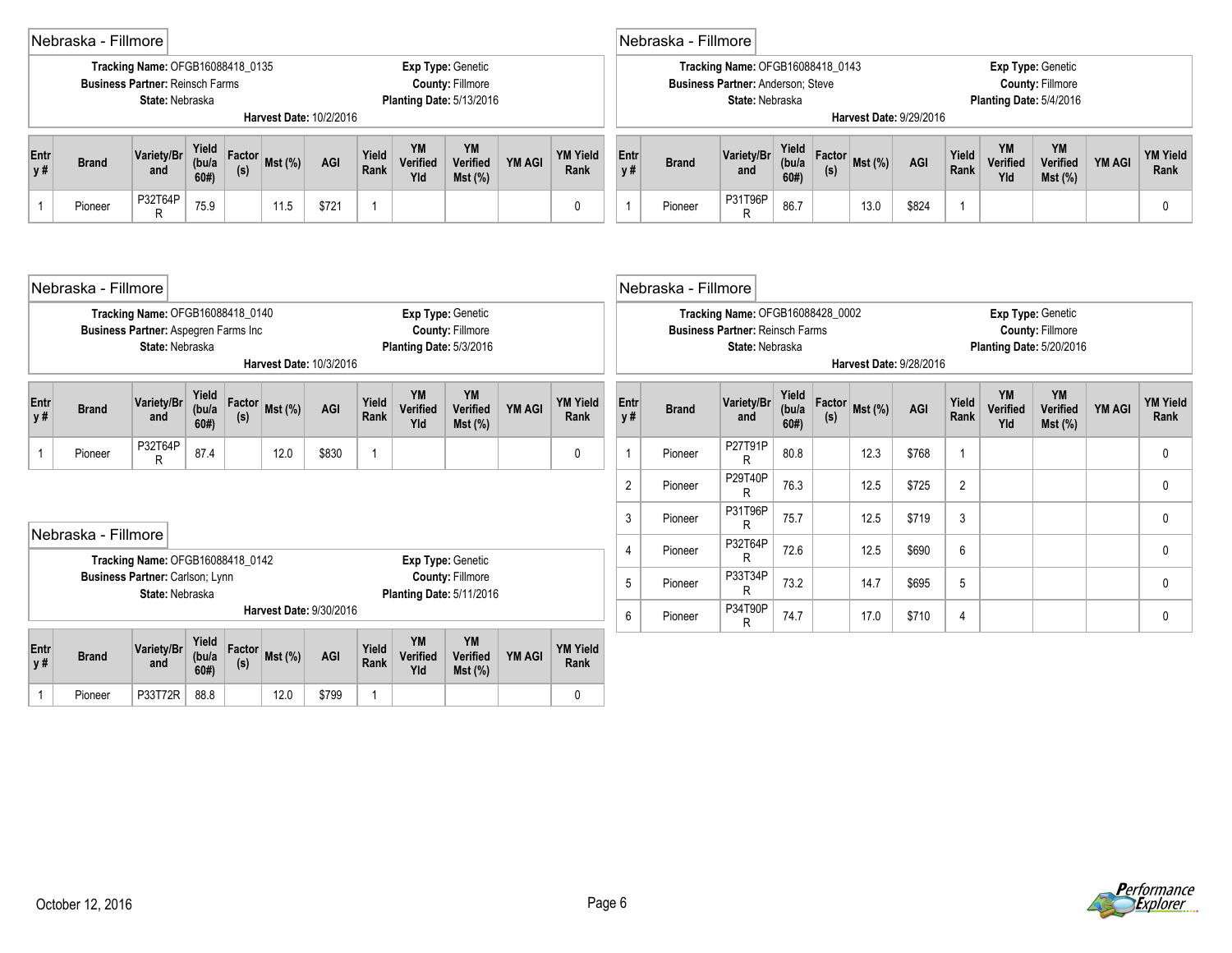|              | Nebraska - Fillmore |                                                                                         |                        |               |                         |       |                |                              |                                              |               |                         |                | Nebraska - Fillmore |                                                                                     |                        |               |                |                         |                |                              |                                                                                 |               |                         |
|--------------|---------------------|-----------------------------------------------------------------------------------------|------------------------|---------------|-------------------------|-------|----------------|------------------------------|----------------------------------------------|---------------|-------------------------|----------------|---------------------|-------------------------------------------------------------------------------------|------------------------|---------------|----------------|-------------------------|----------------|------------------------------|---------------------------------------------------------------------------------|---------------|-------------------------|
|              |                     | Tracking Name: OFGB16088428 0009<br>Business Partner: Geiger; Gerald<br>State: Nebraska |                        |               | Harvest Date: 9/28/2016 |       |                | Planting Date: 5/5/2016      | Exp Type: Genetic<br><b>County: Fillmore</b> |               |                         |                |                     | Tracking Name: OFGB16092844 0001<br>Business Partner: Heath; Ben<br>State: Nebraska |                        |               |                | Harvest Date: 9/23/2016 |                |                              | Exp Type: Genetic<br><b>County: Fillmore</b><br><b>Planting Date: 5/10/2016</b> |               |                         |
|              |                     |                                                                                         |                        |               |                         |       |                |                              |                                              |               |                         |                |                     |                                                                                     |                        |               |                |                         |                |                              |                                                                                 |               |                         |
| Entr<br>y#   | <b>Brand</b>        | Variety/Br<br>and                                                                       | Yield<br>(bu/a)<br>60# | Factor<br>(s) | Mst (%)                 | AGI   | Yield<br>Rank  | <b>YM</b><br>Verified<br>Yld | YM<br>Verified<br>$Mst$ (%)                  | <b>YM AGI</b> | <b>YM Yield</b><br>Rank | Entr<br>y #    | <b>Brand</b>        | Variety/Br<br>and                                                                   | Yield<br>(bu/a)<br>60# | Factor<br>(s) | Mst(%)         | AGI                     | Yield<br>Rank  | YM<br>Verified<br>Yld        | <b>YM</b><br>Verified<br>$Mst$ (%)                                              | <b>YM AGI</b> | <b>YM Yield</b><br>Rank |
| 1            | Pioneer             | P27T91P                                                                                 | 87.5                   |               | 11.8                    | \$831 | $\overline{2}$ |                              |                                              |               | $\pmb{0}$               | $\mathbf{1}$   | Pioneer             | P28T08R                                                                             | 84.0                   |               | 12.2           | \$756                   | $\overline{2}$ |                              |                                                                                 |               | 0                       |
| $\sqrt{2}$   | Pioneer             | R<br>P29T40P                                                                            | 88.8                   |               | 11.8                    | \$844 | $\overline{1}$ |                              |                                              |               | $\mathbf 0$             | $\overline{2}$ | Pioneer             | P31T11R                                                                             | 86.9                   |               | 12.4           | \$782                   | $\overline{1}$ |                              |                                                                                 |               | $\mathbf{0}$            |
| 3            | Pioneer             | R<br>P31T96P                                                                            | 80.0                   |               | 12.6                    | \$760 | $\overline{4}$ |                              |                                              |               | $\mathbf 0$             |                |                     |                                                                                     |                        |               |                |                         |                |                              |                                                                                 |               |                         |
|              |                     | R<br>P32T64P                                                                            |                        |               |                         |       |                |                              |                                              |               |                         |                | Nebraska - Fillmore |                                                                                     |                        |               |                |                         |                |                              |                                                                                 |               |                         |
| 4            | Pioneer             | R                                                                                       | 83.5                   |               | 12.5                    | \$793 | 3              |                              |                                              |               | $\mathbf 0$             |                |                     | Tracking Name: OFGB16093012_0001                                                    |                        |               |                |                         |                |                              | Exp Type: Genetic                                                               |               |                         |
| 5            | Pioneer             | P33T34P<br>R                                                                            | 78.1                   |               | 12.4                    | \$742 | 6              |                              |                                              |               | 0                       |                |                     | Business Partner: Heath; Ben<br>State: Nebraska                                     |                        |               |                |                         |                | Planting Date: 5/5/2016      | <b>County: Fillmore</b>                                                         |               |                         |
| 6            | Pioneer             | P34T90P<br>R                                                                            | 78.5                   |               | 12.7                    | \$746 | $\sqrt{5}$     |                              |                                              |               | 0                       |                |                     |                                                                                     |                        |               |                | Harvest Date: 9/26/2016 |                |                              |                                                                                 |               |                         |
|              |                     |                                                                                         |                        |               |                         |       |                |                              |                                              |               |                         | Entr<br>y#     | <b>Brand</b>        | Variety/Br<br>and                                                                   | Yield<br>(bu/a<br>60#  | Factor<br>(s) | <b>Mst (%)</b> | AGI                     | Yield<br>Rank  | <b>YM</b><br>Verified<br>Yld | YM<br>Verified<br>Mst(%)                                                        | <b>YM AGI</b> | <b>YM Yield</b><br>Rank |
|              | Nebraska - Fillmore |                                                                                         |                        |               |                         |       |                |                              |                                              |               |                         | $\mathbf{1}$   | Pioneer             | P31T11R                                                                             | 85.8                   |               | 14.4           | \$772                   | $\overline{2}$ |                              |                                                                                 |               | $\mathbf 0$             |
|              |                     | Tracking Name: OFGB16092835_0001                                                        |                        |               |                         |       |                |                              | Exp Type: Genetic                            |               |                         | $\overline{2}$ | Pioneer             | P31T77R                                                                             | 82.6                   |               | 14.4           | \$743                   | $\mathbf{3}$   |                              |                                                                                 |               | $\mathbf 0$             |
|              |                     | Business Partner: Heath; Ben                                                            |                        |               |                         |       |                |                              | County: Fillmore                             |               |                         | $\mathfrak{Z}$ | Pioneer             | P33T72R                                                                             | 89.7                   |               | 14.5           | \$807                   | $\overline{1}$ |                              |                                                                                 |               | $\mathbf{0}$            |
|              |                     | State: Nebraska                                                                         |                        |               | Harvest Date: 9/23/2016 |       |                | Planting Date: 5/7/2016      |                                              |               |                         |                |                     |                                                                                     |                        |               |                |                         |                |                              |                                                                                 |               |                         |
|              |                     |                                                                                         |                        |               |                         |       |                |                              |                                              |               |                         |                |                     |                                                                                     |                        |               |                |                         |                |                              |                                                                                 |               |                         |
| Entr         | <b>Brand</b>        | Variety/Br                                                                              | Yield<br>(bu/a)        | Factor        | Mst (%)                 | AGI   | Yield<br>Rank  | <b>YM</b><br>Verified        | YM<br>Verified                               | <b>YM AGI</b> | <b>YM Yield</b>         |                | Nebraska - Fillmore |                                                                                     |                        |               |                |                         |                |                              |                                                                                 |               |                         |
| <b>y#</b>    |                     | and                                                                                     | 60#                    | (s)           |                         |       |                | Yld                          | $Mst$ (%)                                    |               | Rank                    |                |                     | Tracking Name: OFGB16093061_0001                                                    |                        |               |                |                         |                |                              | Exp Type: Genetic                                                               |               |                         |
| $\mathbf{1}$ | Pioneer             | P28T08R                                                                                 | 79.9                   |               | 10.2                    | \$719 | $\overline{1}$ |                              |                                              |               | $\mathbf 0$             |                |                     | <b>Business Partner: Withheld by Request</b><br>State: Nebraska                     |                        |               |                |                         |                | Planting Date: 5/6/2016      | <b>County: Fillmore</b>                                                         |               |                         |
| 2            | NK Brand            | S28-A2                                                                                  | 70.9                   |               | 10.1                    | \$638 | $\overline{2}$ |                              |                                              |               | $\mathbf{0}$            |                |                     |                                                                                     |                        |               |                | Harvest Date: 9/27/2016 |                |                              |                                                                                 |               |                         |
|              |                     |                                                                                         |                        |               |                         |       |                |                              |                                              |               |                         | Entr<br>y#     | <b>Brand</b>        | Variety/Br<br>and                                                                   | Yield<br>(bu/a<br>60#  | Factor<br>(s) | $Mst$ (%)      | AGI                     | Yield<br>Rank  | <b>YM</b><br>Verified<br>Yld | YM<br>Verified<br>Mst(%)                                                        | <b>YM AGI</b> | <b>YM Yield</b><br>Rank |
|              |                     |                                                                                         |                        |               |                         |       |                |                              |                                              |               |                         | $\mathbf{1}$   | Pioneer             | P31T11R                                                                             | 75.0                   |               | 11.7           | \$675                   | $\overline{2}$ |                              |                                                                                 |               | 0                       |
|              |                     |                                                                                         |                        |               |                         |       |                |                              |                                              |               |                         |                |                     |                                                                                     |                        |               |                |                         | $\overline{1}$ |                              |                                                                                 |               | $\mathbf{0}$            |

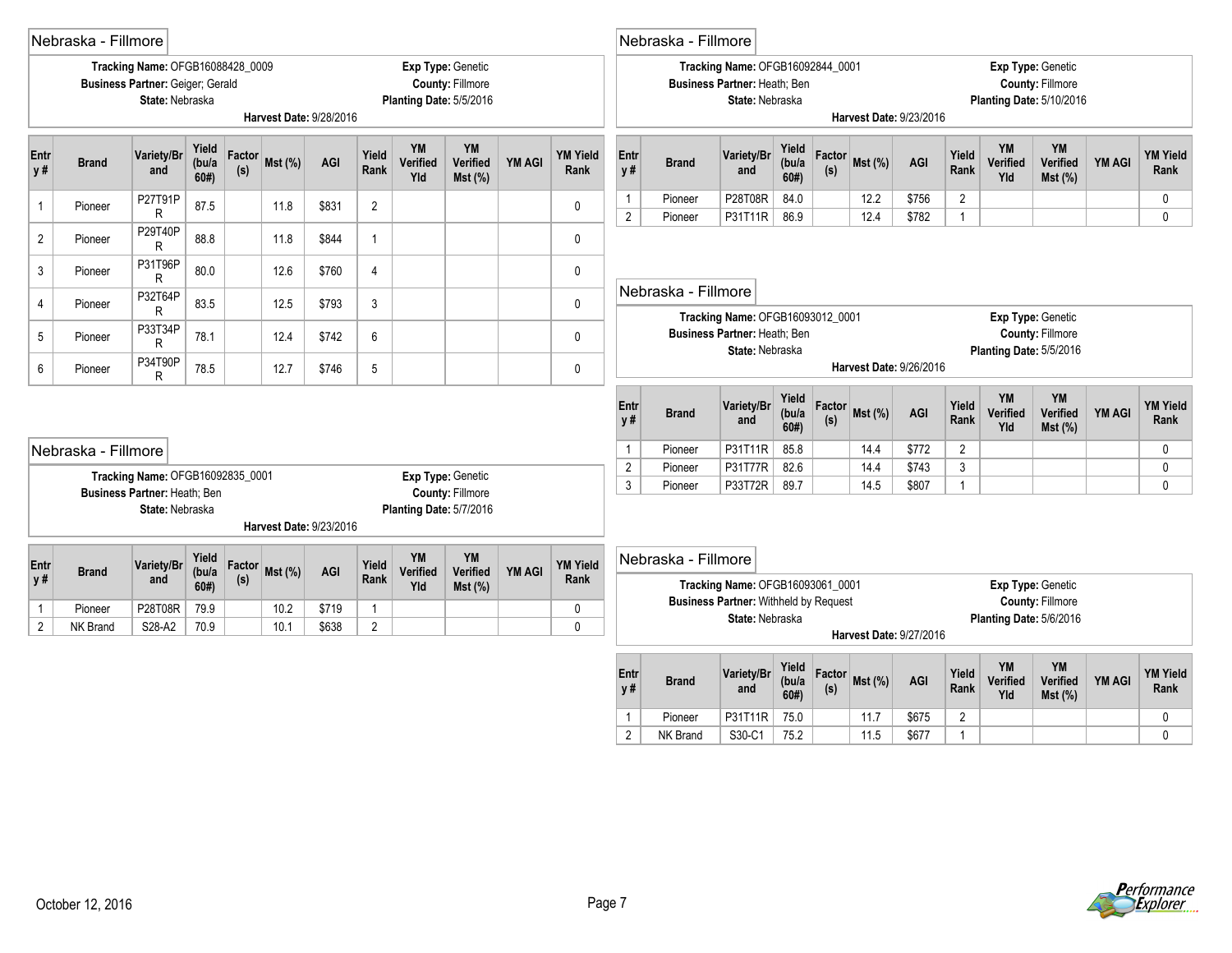## Nebraska - Fillmore

| <b>Tracking Name: OFGB16093610 0001</b>      | <b>Exp Type: Genetic</b> |
|----------------------------------------------|--------------------------|
| <b>Business Partner: Aspegren Farms Inc.</b> | <b>County: Fillmore</b>  |
| <b>State: Nebraska</b>                       | Planting Date: 5/2/2016  |
| Harvest Date: 10/1/2016                      |                          |

| Entr<br>y# | <b>Brand</b> | Variety/Br<br>and | Yield<br>(bu/a<br>60# | Factor<br>(s) | Mst(%) | <b>AGI</b> | Yield<br>Rank | YM<br><b>Verified</b><br>Yld | YM<br>Verified<br>Mst(%) | <b>YM AGI</b> | YM Yield<br>Rank |
|------------|--------------|-------------------|-----------------------|---------------|--------|------------|---------------|------------------------------|--------------------------|---------------|------------------|
|            | Pioneer      | P27T91P           | 87.8                  |               | 13.3   | \$834      |               |                              |                          |               |                  |
| c          | Pioneer      | P32T64P           | 87.8                  |               | 13.1   | \$834      |               |                              |                          |               |                  |

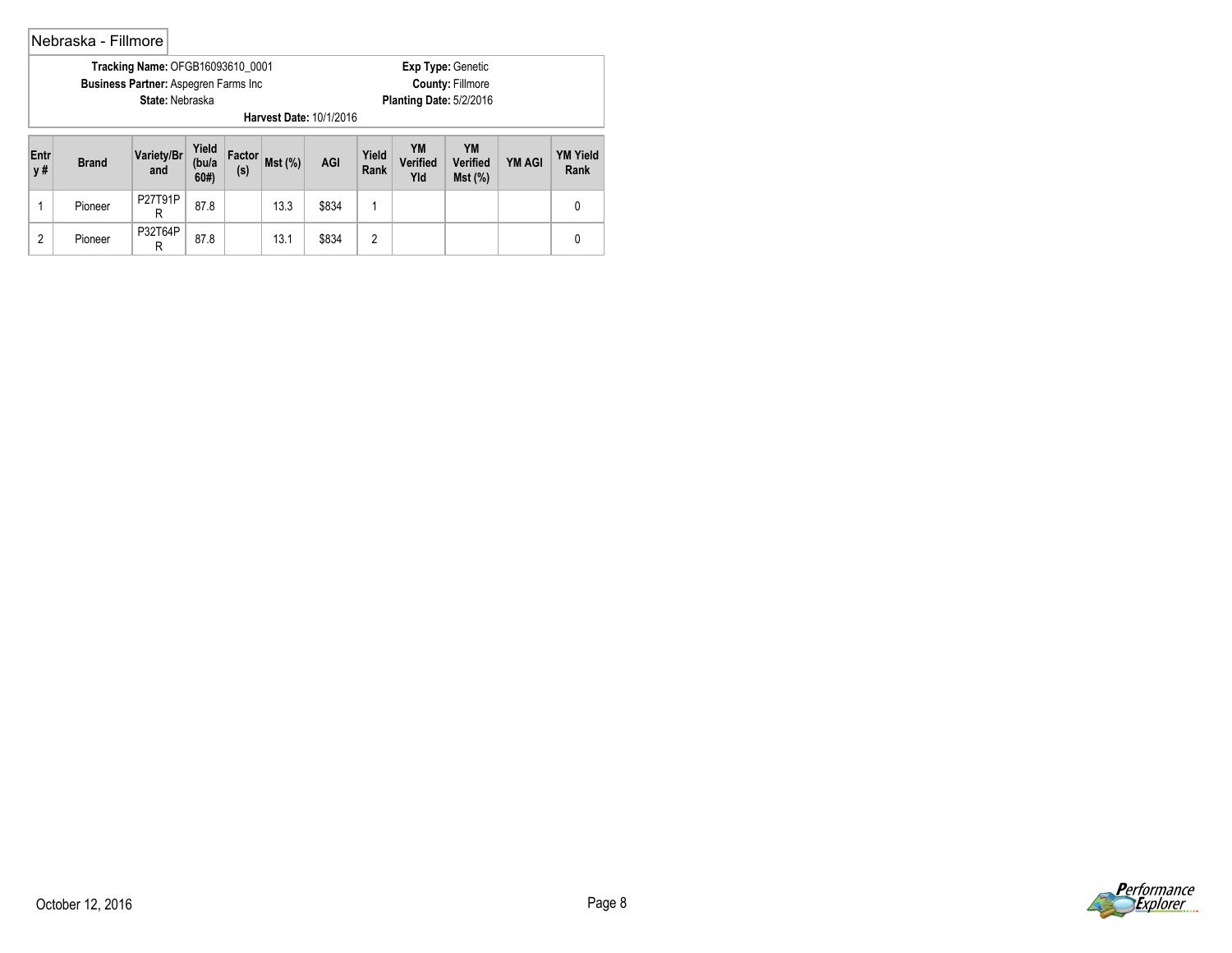## **Notes and Explanations:**

(1) YIELD = (100 - MOISTURE) x (LBS, OF GRAIN) x (FACTOR) ÷ (HARVESTED LENGTH IN FEET) ÷ (HARVESTED WIDTH IN INCHES). Not applicable if weighed with Yield Monitor. Yield monitor vields are estimates of vield taken from the monitor data files. Yield estimate calculations are dependent on the equipment and software manufacturer. Yield estimates from a yield monitor can vary significantly from actual yields of hybrids/varieties at a single poin aggregate. Any number of factors such as inappropriate calibration, machine settings, machine dynamics, grain characteristics, temperature, slope, operator error, etc. can impact the accuracy of yield monitor yield estimat

Temperature, rainfall and solar radiation are estimates based on available data from weather stations in the area. Crop growth indices for individual hybrids, including estimates of silking and maturity dates, are produced crop growth model using this weather information. Though crop growth indices produced by the model are calibrated based on historical field observations of products, they may not accurately reflect the growth stage at an i

Where shown, soil information is provided by Soil Survey Staff, Natural Resources Conservation Service, United States Department of Agriculture. Soil Survey Geographic (SSURGO) Database available online at http://soildatam

Information and results contained herein represent the average of all comparisons across the area indicated. Results may not predict future performance and may not be complete. Testing accuracy, area variations and a limit give misleading results. Multi-year and multi-location information is a better predictor of future performance. Please use this information as only one component of your product positioning decision.

\*\*\*\*\*\* Since the trait/segment information is derived from each competitor's own product information, DuPont Pioneer makes no representations or warranties as to its accuracy, completeness or suitability.

^ EXPORT APPROVAL NOTICE: This product is fully approved in the United States and Canada. Traits included in these products may or may not be approved in all global markets: therefore, the combination of these traits and t -products (including oil, dried distillers grain, cobs, and husks) from THESE PRODUCTS MAY NOT BE APPROVED for all markets. Growers that use Pioneer® brand seed with biotech traits are required and agree to adhere to the s requirements as outlined in this product stewardship guide. For questions regarding product stewardship and biotech traits please contact your sales representative or refer to www.pioneer.com/stewardship. Growers are requi acceptance and grain channeling policies with their local grain handler prior to delivering grain containing biotech traits.

Insecticide Seed Treatment (IST) indicates an insecticide seed treatment was purchased on the seed. Potential insecticide seed treatments include Gaucho®. Purchased or applied to the seed.

Fungicide Seed Treatment (FST) indicates a fungicide seed treatment was purchased on or applied to the seed prior to planting. Potential fungicide seed treatments may include but are not limited to: Allegiance®, Apron® XL, Apron® Maxx RTA, Captan\*, Kickstart\*, Protégé\*, SoyGard®, Rival\*, RTU\*, Vitavax 200\*, and Stiletto\*.

Seaments:

B - Always follow stewardship practices in accordance with the Product Use Guide (PUG) or other product-specific stewardship requirements including grain marketing and pesticide label directions. Varieties with BOLT(TM) te plant-back flexibility for soybeans following application of SU (sulfonylurea) herbicides such as DuPont(TM) LeadOff® or DuPont(TM) Basis® Blend as a component of a burndown program or for double-crop soybeans following SU DuPont(TM) Finesse® applied to wheat the previous fall.

R - Always follow grain marketing, stewardship practices and pesticide label directions. Varieties with the glyphosate tolerant trait (including those designated by the letter ¿R in the product number) contain genes that c herbicides. Glyphosate herbicides will kill crops that are not tolerant to glyphosate.

RR2Y - Always follow grain marketing, stewardship practices and pesticide label directions. Varieties with the Genuity® Roundup Ready 2 Yield® (RR2Y) trait contain genes that confer tolerance to glyphosate, the active ingr agricultural herbicides. Roundup® brand agricultural herbicides will kill crops that are not tolerant to glyphosate. Genuity®, Roundup® and Roundup Ready 2 Yield® are registered trademarks of Monsanto Technology LLC used u results may vary, and performance may vary from location to location and from year to year. This result may not be an indicator of results you may obtain as local growing, soil and weather conditions may vary. Growers shou multiple locations and years whenever possible.

As of this printing no dicamba herbicide product has been approved for commercial in-crop use with soybeans with Roundup Ready 2 Xtend® technology. DO NOT APPLY DICAMBA HERBICIDE IN-CROP TO SOYBEANS WITH Roundup Ready 2 Xtend technology IN 2016 unless you use a dicamba herbicide product that is specifically labeled for that use in the location where you intend to make the application. While no in-crop use of dicamba is currently approved, be labeled for weed control prior to planting a crop and subject to minimum plant back restrictions. IT IS A VIOLATION OF FEDERAL AND STATE LAW TO MAKE AN IN-CROP APPLICATION OF ANY DICAMBA HERBICIDE PRODUCT ON SOYBEANS WITH Roundup Ready 2 Xtend technology, OR ANY OTHER PESTICIDE APPLICATION, UNLESS THE PRODUCT LABELING SPECIFICALLY AUTHORIZES THE USE. Contact the U.S. EPA and your state pesticide regulatory agency with any questions about the approval status of dicamba herbicide products for in-crop use with soybeans with Roundup Ready 2 Xtend technology and follow all pesticide product labeling.

ALWAYS READ AND FOLLOW PESTICIDE LABEL DIRECTIONS. Soybeans with Roundup Ready 2 Xtend technology contain genes that confer tolerance to glyphosate and dicamba. Glyphosate herbicides will kill crops that are not tolerant to glyphosate. Dicamba will kill crops that are not tolerant to dicamba.

Roundup Ready 2 Xtend® is a trademark of Monsanto Technology LLC used under license.

STS - Varieties with the DuPont(TM) STS® gene (STS) are tolerant to certain SU (sulfonylurea) herbicides. This technology allows post-emergent applications of DuPont(TM) Synchrony® XP and DuPont(TM) Classic® herbicides wit stress (see herbicide product labels). NOTE: A soybean variety with a herbicide tolerant trait does not confer tolerance to all herbicides. Spraying herbicides not labeled for a specific soybean variety will result in seve read and follow herbicide label directions and precautions for use. DuPont(TM), STS®, Synchrony® XP and Classic® are trademarks or registered trademarks of DuPont or its affiliates.

LL - Denotes soybean variety with the LibertyLink® gene available from Pioneer. Varieties with the LibertyLink gene are resistant to Liberty® herbicide. Liberty®, LibertyLink® and the Water Droplet Design are trademarks of

P/Plenish - P = Plenish<sup>®^</sup> high oleic soybeans for contract production only.

SCN - Displays good to excellent resistance to soybean cyst nematode.

Product responses are variable and subject to any number of environmental, disease and pest pressures, Individual results may vary. Multi-year and multi-location data are a better predictor of future performance, DO NOT US DATA FROM A LIMITED NUMBER OF TRIALS AS A SIGNIFICANT FACTOR IN PRODUCT SELECTION. Refer to www.pioneer.com/products or contact a Pioneer sales representative or authorized dealer for the latest and complete listing of tra and scores for each Pioneer® brand product.

PIONEER® brand products are provided subject to the terms and conditions of purchase which are part of the labeling and purchase documents. ®. TM, SM Trademarks and service marks of DuPont. Pioneer or their respective owne © 2015 PHII. All rights reserved. The services associated with providing this information are provided for the grower's individual evaluation of products and conditional upon the grower agreeing that no part of this docume ,一个人都是一个人的人,一个人都是一个人的人,一个人都是一个人的人,一个人都是一个人的人,一个人都是一个人的人,一个人都是一个人的人,一个人都是一个人的人,一个人